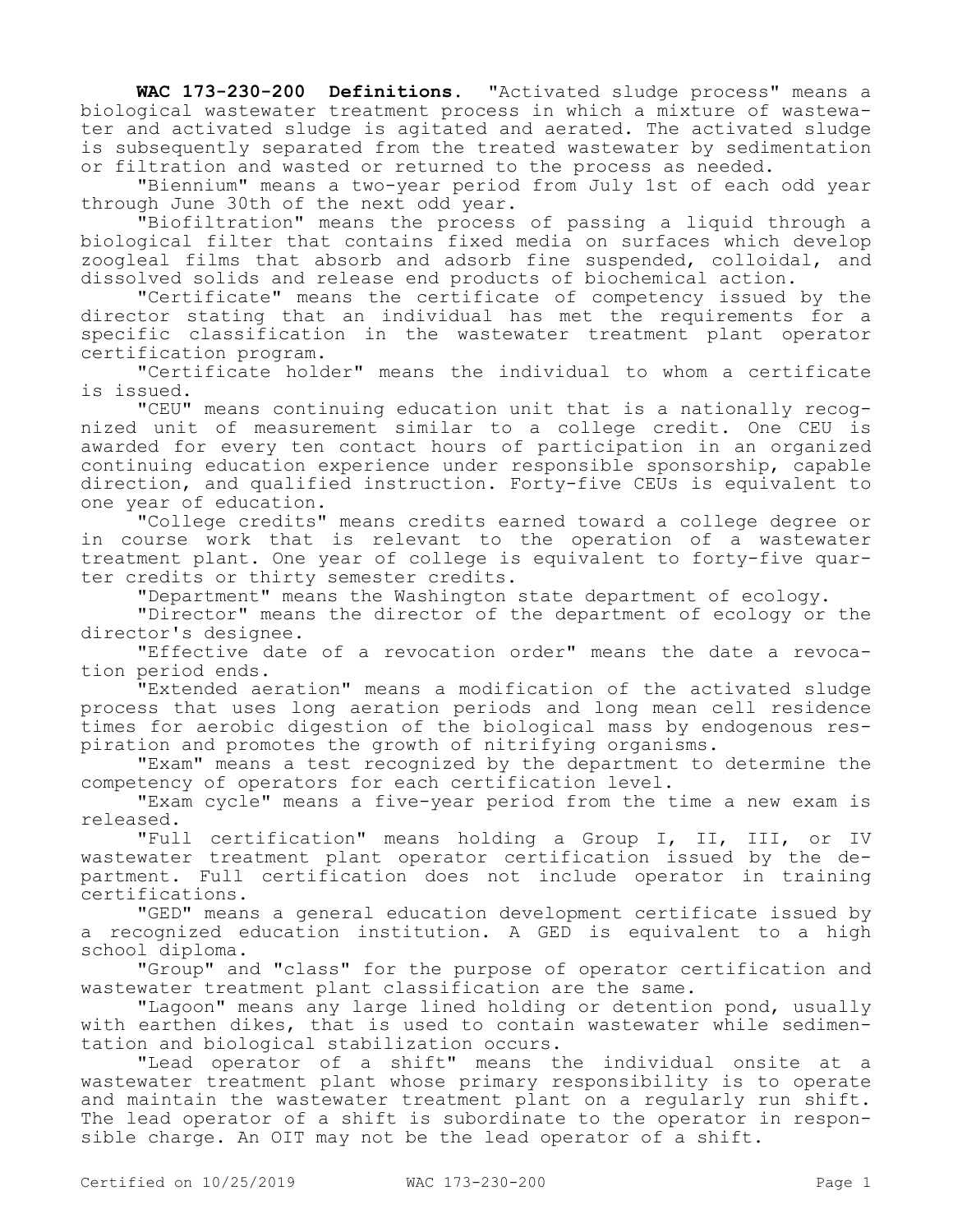"MBR (membrane bioreactor)" means an activated sludge process that combines a suspended growth biological reactor with solids removal via filtration in a single unit.

"Operating experience" means the routine performance of duties, onsite at a wastewater treatment plant, that affect plant performance or effluent quality.

"Operating shift" means a designated period of time in which a certified operator makes decisions or takes actions that may affect plant operations.

"Operator" means an individual who performs routine duties, onsite at a wastewater treatment plant, that affect plant performance or effluent quality.

"Operator in responsible charge" means the individual who is designated by the owner as the person routinely onsite and in direct charge of the overall operation and maintenance of a wastewater treatment plant. An OIT may not be the operator in responsible charge.

"Operator in training (OIT)" means an individual who passed an exam but has less than the required amount of operating experience to meet the full certification requirements.

"Operator in training certificate" means a certificate issued by the department to an operator in training that is working towards full certification.

"Owner" means in the case of:

• A town or city, the city or town acting through its chief executive officer or the lessee if operated under a lease or contract;

• A county, the chairman of the county legislative authority or the chairman's designee;

• A sewer district, board of public utilities, association, municipality or other public body, the president or chairman of the body or the president's or chairman's designee;

• A privately owned wastewater treatment plant, the legal owner.

"Primary wastewater treatment" means clarification to physically remove settleable and floatable materials in addition to the removal of raw biosolids and preliminary treatment; preliminary treatment consists of one or more of the following: Screening, grit removal and comminution, and grinding.

"Professional growth" means training that is directly related to improving competencies in areas that relate to operating and maintaining a wastewater treatment plant.

"Professional growth reporting period" means a designated period of time, not less than three years, in which a certified operator completes the professional growth requirement in WAC 173-230-300.

"Provisional certificate" means a one-time certificate issued without passing an exam if the plant classification increases solely due to a reclassification based on the criteria in Table 4.

"Reclaimed water" means water derived in any part from a wastewater with a domestic wastewater component that has been adequately and reliably treated to meet the requirements of chapter 173-219 WAC, so that it can be used for beneficial purposes. Reclaimed water is not considered a wastewater.

"Reclaimed water facility" means the treatment plant, equipment, storage, conveyance devices, and dedicated sites for reclaimed water generation.

"Reciprocity" means the mutual exchange of a valid out-of-state wastewater treatment plant operator's certificate achieved by passing a department approved exam for an equivalent level of certification without further examination.